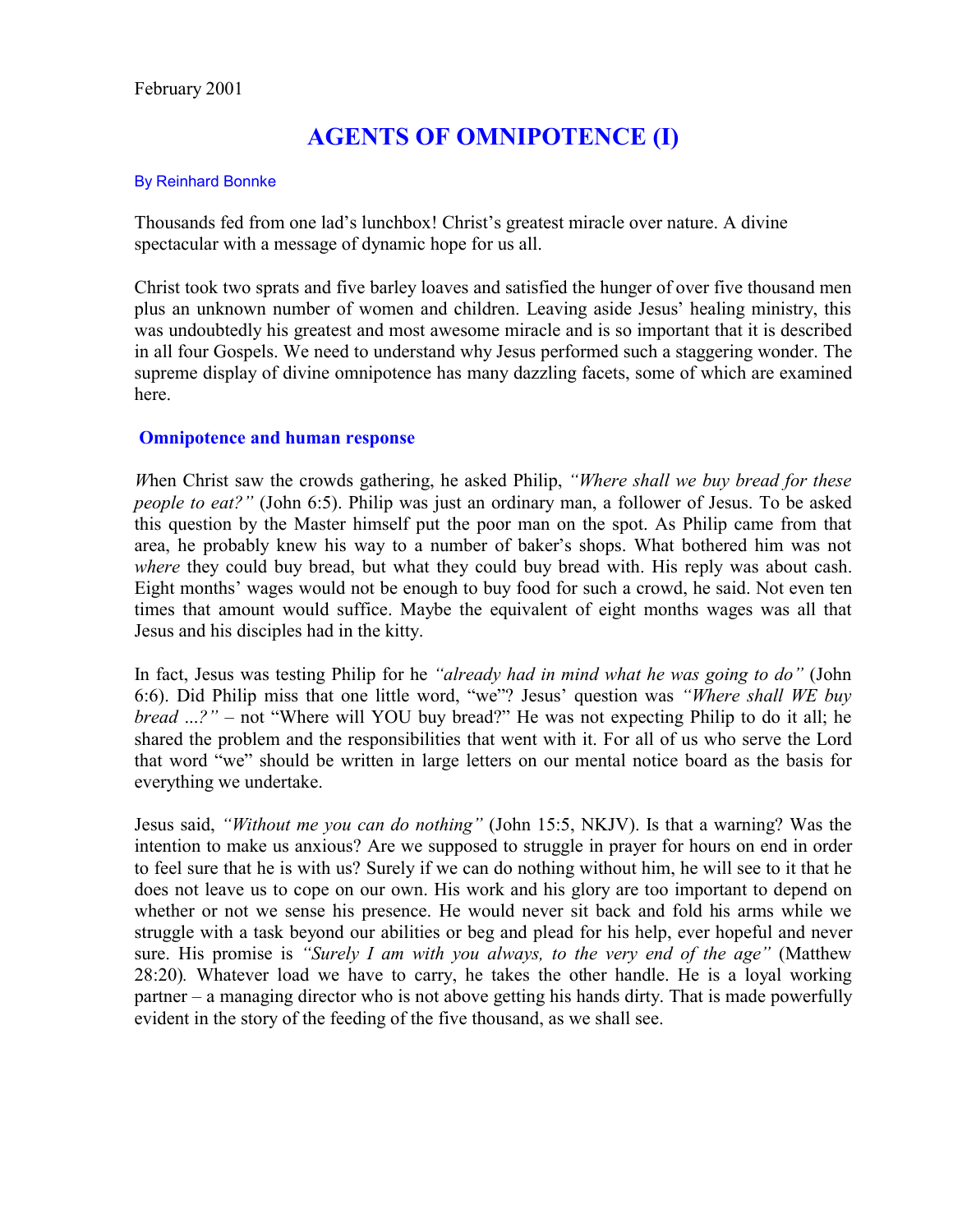## *Omnipotence needs manpower*

Jesus did not produce bread out of thin air. He started out with a small amount, provided by a boy. Thereby hangs a tale with a hundred meanings. Just think about it for a moment – five thousand men plus mothers with children had followed Jesus. Had no one other than a small boy brought anything to eat? Surely at least a few others must have been the kind who would pay attention to practical matters. Yet the disciples only found one boy who would let them have anything. That boy made it possible for the greatest miracle over nature since creation to take place, enjoying an unrepeatable and exclusive privilege. What a tale he would have to tell for the rest of his life!

If others had brought something with them to eat, they kept it to themselves. So imagine how they must have felt when the disciples gave them bread and fish from the boy's packed lunch. Jesus could have used their sandwiches but they let the opportunity slip by – not the opportunity of a lifetime but of all time.

Givers never go short. God does not write checks or drop cash from the windows of heaven. He has already put everything that we need on this earth and given us the ability to acquire wealth. God relies on us for his plan and purpose. He gives so that we can give, demonstrating our trustworthiness, to bring about his will and purpose. We are to be agents of providence. Physical or material needs can be met only through us. In other words, his plan is for us to cooperate with him, with his providential care. If, like the boy at Galilee, we only have a little to give, we do not need to worry: the Lord can make a lot out of a little. With what we give the Lord can do what we never could.

#### **Omnipotence calls for human action**

Jesus could multiply loaves and fish but only in the hands of his disciples. Can we picture the scene? Jesus took the five barley loaves and said grace. There was absolutely nothing out of the ordinary in that; Jesus used the standard Jewish formula. Rather than pronouncing some kind of blessing over the barley loaves, Jesus gave thanks to God for what he knew would be provision for the multitude

Meanwhile Jesus had everything organized. Everyone was first to sit down in groups of fifty or so. This meant that when the food was served there would be no queuing, scrambling, or pushing, with women and children being elbowed out of the way. Jesus works miracles but there is a calm, unhurried rationale behind it all. There is no need for any faith project to demonstrate frenzy.

Now just look what happened next! Jesus did not make a huge pile of bread and fish so that the people could help themselves. He only ever had five loaves and two small fish in his hands. He broke the loaves, gave a piece or two to each of the twelve disciples, and told them to go to the groups of people sitting on the grass. Notice that Jesus did not multiply the food and then give each disciple enough for fifty to eat. He gave the disciples only one or two pieces each, not basketfuls.

Like the others, Peter was given a handful of food. He looked at it and at the fifty people ten steps away. He shook his head in puzzlement and dismay. Did Jesus really mean him to share one handful of bread with fifty people? He took one step and stopped, thinking it was too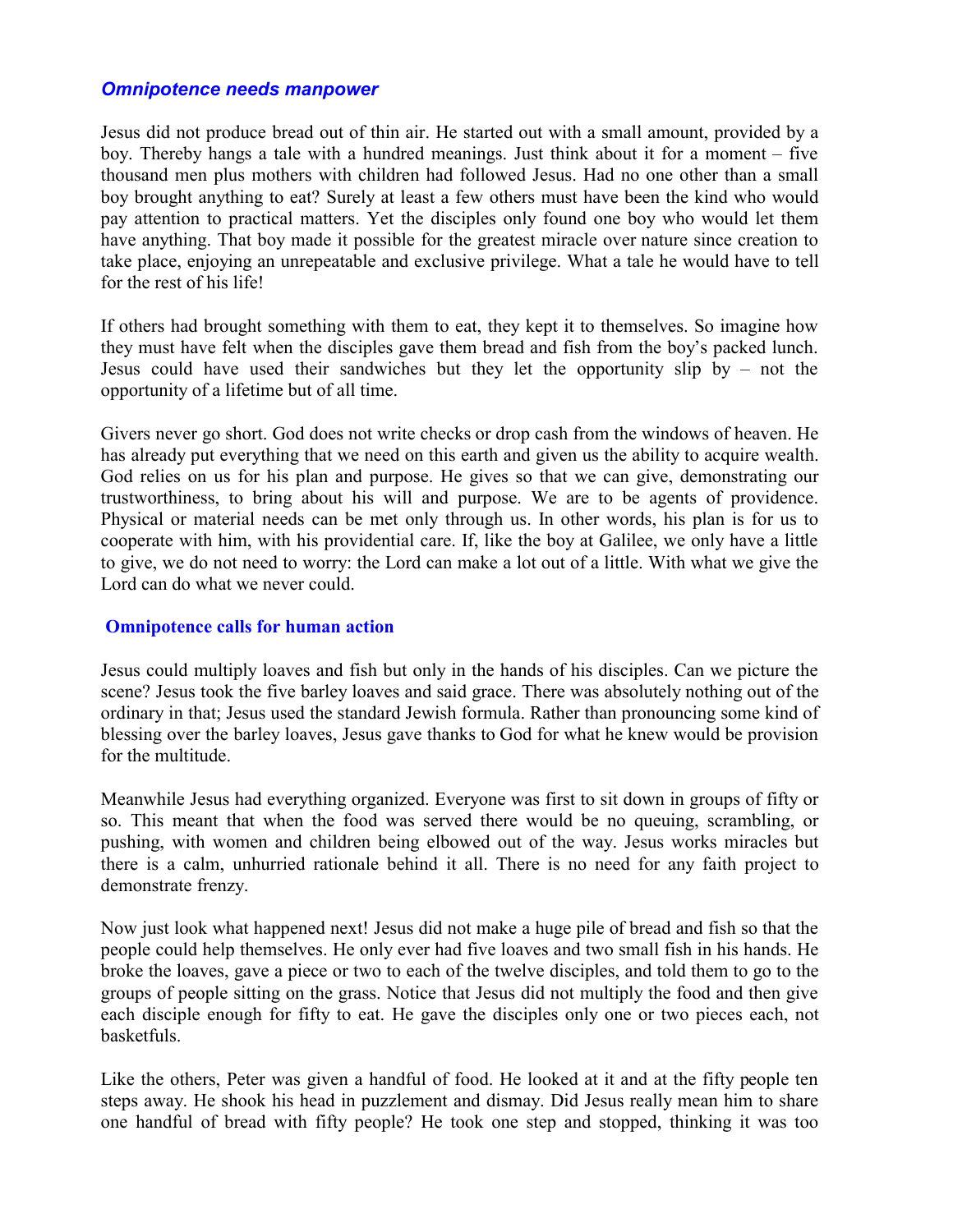ridiculous even to start. He looked back and saw that Jesus was smiling, confident and reassuring. Peter glanced at the pieces of food in his hands and then back to Jesus, again and again. Then suddenly he grasped Jesus' intention; it was as if the Master were saying, "Go! Go! Go!" The first group was only ten steps away, but those steps needed faith. As Peter looked at Jesus, faith flooded him. That is the secret of doing the impossible: *" Looking unto Jesus, the author and finisher of our faith"* (Hebrews 12:2, NKJV)*.* 

Many have been called and sent, but they look at their meager resources and limited abilities and never take the ten steps of faith. With the little they have, how could it be anything other than a hopeless task? So they opt for a life of humdrum routine and forget to look at Jesus. As each disciple by the Sea of Galilee looked at their Master and took steps to do what seemed foolish and impossible, the miracle began to unfold. That is what Christianity is about – keeping your eyes on Jesus.

Peter went up to the first man, wondering what Jesus meant him to do. The Master had explained nothing about a miraculous multiplication. So poor Peter did the only thing he could – he broke off a piece or two of bread and offered it to one of the waiting group. The hungry man did not stop to think twice; he grabbed the food, pushed it into his mouth, and then looked up for more and ... there *was* more! That is how it always is. If we do what God tells us, God always lives up to his reputation.

Peter's heart leaped with amazement and joy at what was happening in his own hands. He knew that he was not the source of such power, but that Jesus was. The Creator was at work through the hands of a mere human being. Jesus is where the impossible begins. You only have to be with him to see it happen. The disciples' hearts began to beat fast with excitement. Soon Andrew, Philip, John … all of them were running, jumping, and serving with eagerness. They stood in each group and kept breaking off bread and handing out fish. The food soon became a big heap and the people passed it round. This was no minimum diet; the people had plenty to eat, for abundance is the hallmark of God. With Jesus there is always enough and to spare.

Just think what that means for us! The disciples dared to do something that looked ridiculously impossible. They could have stood beside Jesus and done nothing, or prayed for him to do something somehow. That would have been so familiar. People pray for the Lord to work when what he wants is for *us* to work. What use is it going to one prayer meeting after another to pray for power if you never do anything that needs power? What good is it to spend twentyfour hours a day in prayer if your prayers are steeped in disobedience and unbelief? We can give way all too easily to the fear of failure, the devil's constant temptation. We try to be logical about the small piece of bread we have. Unfortunately, that will not get us very far; faith does not come by logic. You do not need a university degree in theology to believe. Omnipotence only flows through hands that distribute bread. Obedience is the vehicle, which carries believers – even timid ones – into the miracle zone.

On that day long ago a nameless boy, a nonentity who did nothing more astounding than let Jesus have his lunch, was the vital element in the greatest miracle ever performed. Many people read about men and women who have had marvelous experiences of God and close the book with the impression that they are worthless nobodies. But God is not looking for the great and famous; he just needs people who will believe and go. Jesus said, *" These signs will accompany those who believe"* – not those who are gifted (Mark 16:17). The lad with his simple lunchbox could have let somebody more responsible give up his food, perhaps a father with a large picnic for his family. But all Jesus needed was the boy's cooperation. Give him everything we have